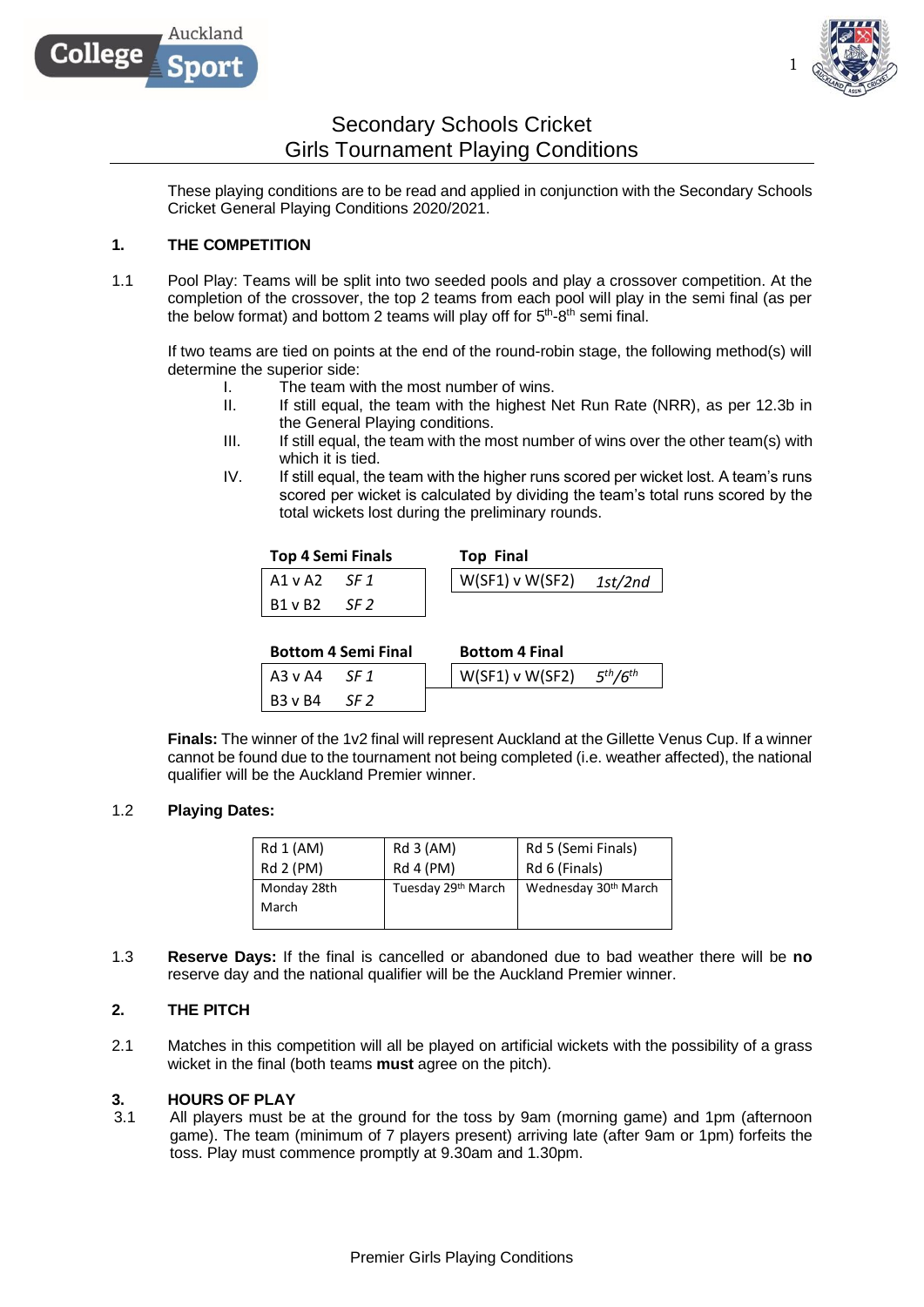

- 3.2 Morning games: First Innings: 9:30am 10.45am Interval: 10.45am – 10:55am Second Innings: 10:55am – 12:10am
	- Afternoon games: First Innings: 1:30pm 2:45pm Interval: 2:45pm – 2:55pm Second Innings: 2:55pm – 4:10pm
- 3.3 **Drinks breaks**: There are no scheduled drinks breaks. Umpires may, at their discretion, allow one drinks break per innings at the fall of a wicket or end of an over.

# **4. LIMITATIONS OF INNINGS**

Auckland

nor

ollege:

- 4.1 **Number of Innings**: Each match will consist of two innings on one day.
- 4.2 **Number of Overs:** Each team shall bat for one innings which will consist of a maximum of 20 overs. Further to this;
	- (a) The first innings must finish after one hour and fifteen minutes, regardless of if the 20 overs have been bowled.
	- (b) If the team bowling first does not achieve 20 overs within the time limit and does not bowl the opposition out, then they shall be entitled to receive only the number of overs that they bowled.
	- (c) If the team bowling first bowls the batting side out in less than 20 overs, then they shall be entitled to receive the maximum of 20 overs in their batting innings.
- 4.3 If daylight saving no longer exists, each innings will be limited to one hour's duration with a minimum of 13 overs per innings.

# **5. LATE START**

5.1 **Reduction of overs:** In the event of a late start for any reason, the number of overs to be bowled in respect of the match shall be calculated by allocating one over for each complete 3.75 minutes of playing time remaining until the scheduled closing time for the game. Each team shall be entitled to bat for half of the total overs remaining.

# **6. INTERRUPTIONS DUE TO WEATHER**

- 6.1 If weather interferes with play, the maximum number of overs in that match shall be reduced by a deduction of one over for each complete 3.75 minutes of playing time lost, for example, if eight minutes is lost, two overs shall be deducted, or if 14 minutes lost, three overs shall be deducted.
- 6.2 If an interruption occurs in the innings of the team batting first, the number of overs both teams are to play shall be reduced by a deduction equal to half the total number of overs lost. Should an uneven number of overs be lost, each team shall lose half of the next highest even number, for example, if seven overs lost, each team shall lose four overs.
- 6.3 **Second Innings Target:** If due to suspension of play after the start of the match, the number of overs in the innings of either team has to be revised to a lesser number than originally allotted, then a revised target score (to win) will be set for the number of overs which the team batting second will have the opportunity of facing – this revised target being calculated by the Duckworth Lewis Method.
	- (a) Duckworth Lewis software is accessible via the following links;
		- [CricHQ -](https://itunes.apple.com/nz/app/crichq/id395809277?mt=8) iOS
		- [CricHQ -](https://play.google.com/store/apps/details?id=nz.co.nuffie.android.crichq&hl=en) Android
	- (b) Where software application and/or Internet unavailability prevents use of Duckworth Lewis at any time during the match the following provisions shall apply: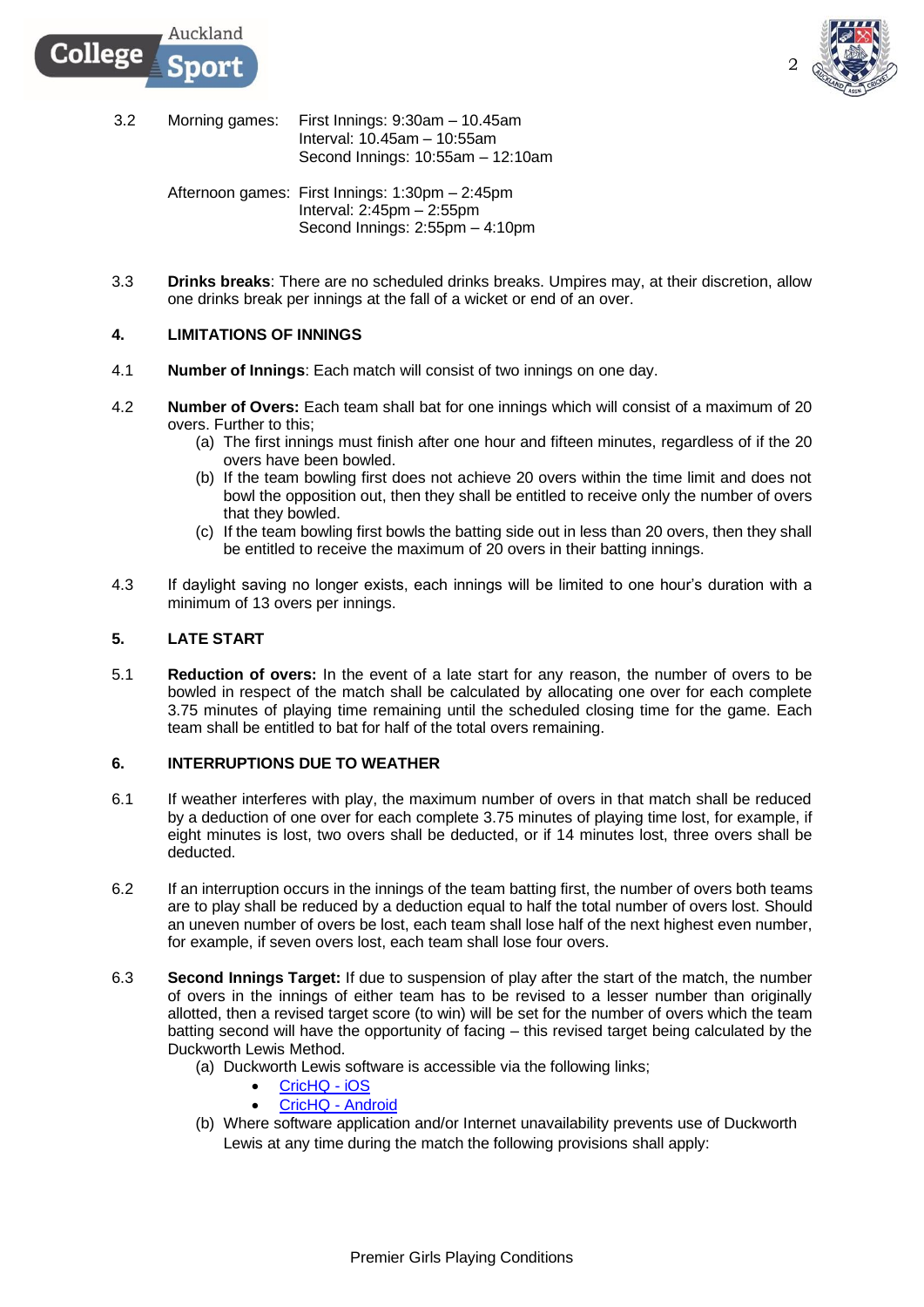



3

i. The target score to be passed to win the match shall be calculated by multiplying the revised total number of overs for the innings by the average runs per over scored by the team batting first.

If the team batting first was dismissed in less than its full entitlement of overs the calculation of the run rate shall be based on the full number of overs to which it was entitled.

#### **7. THE RESULT (LAW 16)**

- 7.1 **Completion of match:** Each match shall be completed in one day. The team batting second shall bat until it achieves more runs than that scored by the other team or until ten of its players are dismissed or until the maximum number of overs which are to be bowled in that innings is bowled, whichever is sooner.
- 7.2 **No result:** If play has been abandoned in a match and less than 5 overs have been faced by the team batting second, an 'abandoned match' shall be declared. Where the match has been abandoned and the team batting second has faced 5 or more overs (but less than 20 overs) and has not completed its innings, its target score shall be calculated in accordance with clause 6.3.
- 7.3 **Tied matches:** If a match ends with both sides tied on the same number of runs scored (irrespective of the number of wickets lost), the match points shall be shared between the two sides. Where the match is a knockout fixture (such as a final of a competition) the result of the match will be determined as follows:
	- (a) In the event of a tied final match, the teams shall compete in a Super Over to determine which team is the winner (refer attached Appendix I of the General Playing Conditions).
	- (b) If following a tie, weather conditions prevent the Super Over or Bowl Out from being completed, the match will be abandoned and postponed to the Reserve Date, if it is the Reserve Date, the following will be used to deem the superior side:
		- i. The team who lost the least number of wickets in the innings.
		- ii. If still equal, the team whose batters hit the most boundaries (fours and sixes).
		- iii. If still equal, the higher seeded team at the completion of the round robin stage.

# **8. BOWLING RESTRICTIONS**

8.1 No bowler shall bowl more than one-fifth of the total number of overs available in an innings. In an uninterrupted innings of 20 overs a bowler may bowl a maximum of 4 overs.

# **9. FIELDING RESTRICTIONS**

- 9.1 At the instance of delivery, there may not be more than 5 fielders on the legside.
- 9.2 At the instance of delivery, there may not be more than 5 fielders on the boundary, or on fields where it is marked, the inner ring.
- 9.3 In the event of an infringement of either of the above fielding restrictions, the umpire shall call and signal "No Ball".

#### **10. WIDES**

- 10.1 **Re-Bowl:** Any delivery signalled a Wide Ball shall not be re-bowled except for in the last over of the innings.
- 10.2 **Penalty:** A penalty of two runs shall be awarded for a Wide Ball. Except for in the final over of an innings where Wides are being re-bowled, it shall only count as one penalty run.

#### **11. NO BALLS**

11.1 **Re-Bowl:** Any delivery signalled a No Ball shall not be re-bowled except for in the last over of the innings.